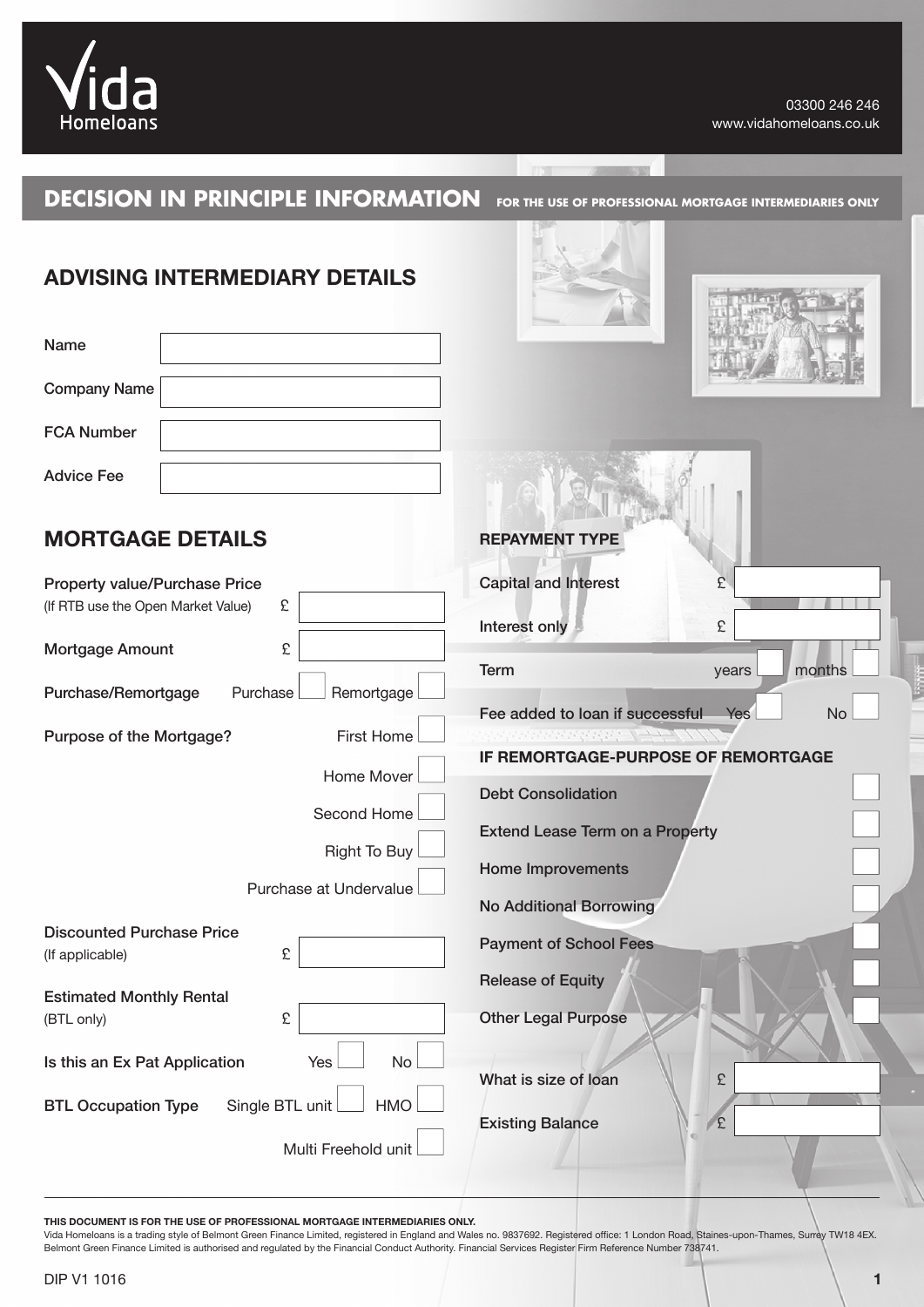# **CustomeR DetaILs - applicant one**

#### **aDDRess HIstoRy**

(A three year residential history is required)

| <b>LLP</b><br>Partnership<br><b>Customer Type</b><br>Ltd Co.         | <b>ADDRESS</b> (If company please state regisered address) |
|----------------------------------------------------------------------|------------------------------------------------------------|
| <b>SPV</b><br>Individual                                             | House name                                                 |
| <b>Miss</b><br><b>Ms</b><br><b>Title</b><br>Mr<br><b>Mrs</b>         | <b>Number</b>                                              |
| <b>First Name</b>                                                    | Postcode                                                   |
| <b>Middle Name</b>                                                   | <b>Residential status</b><br>Owner<br>Renting              |
| <b>Surname</b>                                                       | Living with Friends/Family                                 |
| Company<br>Name (BTL)                                                | Tenant-Private<br><b>Tenant-Local Authority</b>            |
| Company Reg.                                                         | Date from                                                  |
| Number (BTL)                                                         | <b>PREVIOUS ADDRESS</b>                                    |
| SIC Code (BTL)                                                       | House name                                                 |
| Date Incorporated<br>(BTL)                                           | <b>Number</b>                                              |
| How many other names                                                 | Postcode                                                   |
| have you been known<br>3<br>by in the last 6 years?<br>0             | <b>Residential status</b><br>Renting<br>Owner              |
| Male<br>Female<br><b>Sex</b>                                         | Living with Friends/Family                                 |
| Married<br>Divorced<br><b>Marital Status</b><br>Single               | <b>Tenant-Local Authority</b><br>Tenant-Private            |
| Widowed<br>Civil Partnership                                         |                                                            |
| Living with Partner<br>Separated                                     | Date from                                                  |
| Date of Birth                                                        | <b>PREVIOUS ADDRESS</b>                                    |
| <b>Nationality</b>                                                   | House name                                                 |
| <b>EEA Citizen</b><br><b>Residency Status</b>                        | Number                                                     |
| Permanent Rights to Reside                                           | Postcode                                                   |
| <b>Working Permit</b>                                                | <b>Residential status</b><br>Renting<br>Owner              |
| Does your customer have<br><b>Diplomatic Immunity?</b><br>Yes<br>No  | Living with Friends/Family                                 |
| Has your customer ever had<br>any criminal convictions?<br>Yes<br>No | Tenant-Private<br>Tenant-Local Authority<br>Date from      |
| <b>Further Details</b>                                               |                                                            |

**THIS DOCUMENT IS FOR THE USE OF PROFESSIONAL MORTGAGE INTERMEDIARIES ONLY.**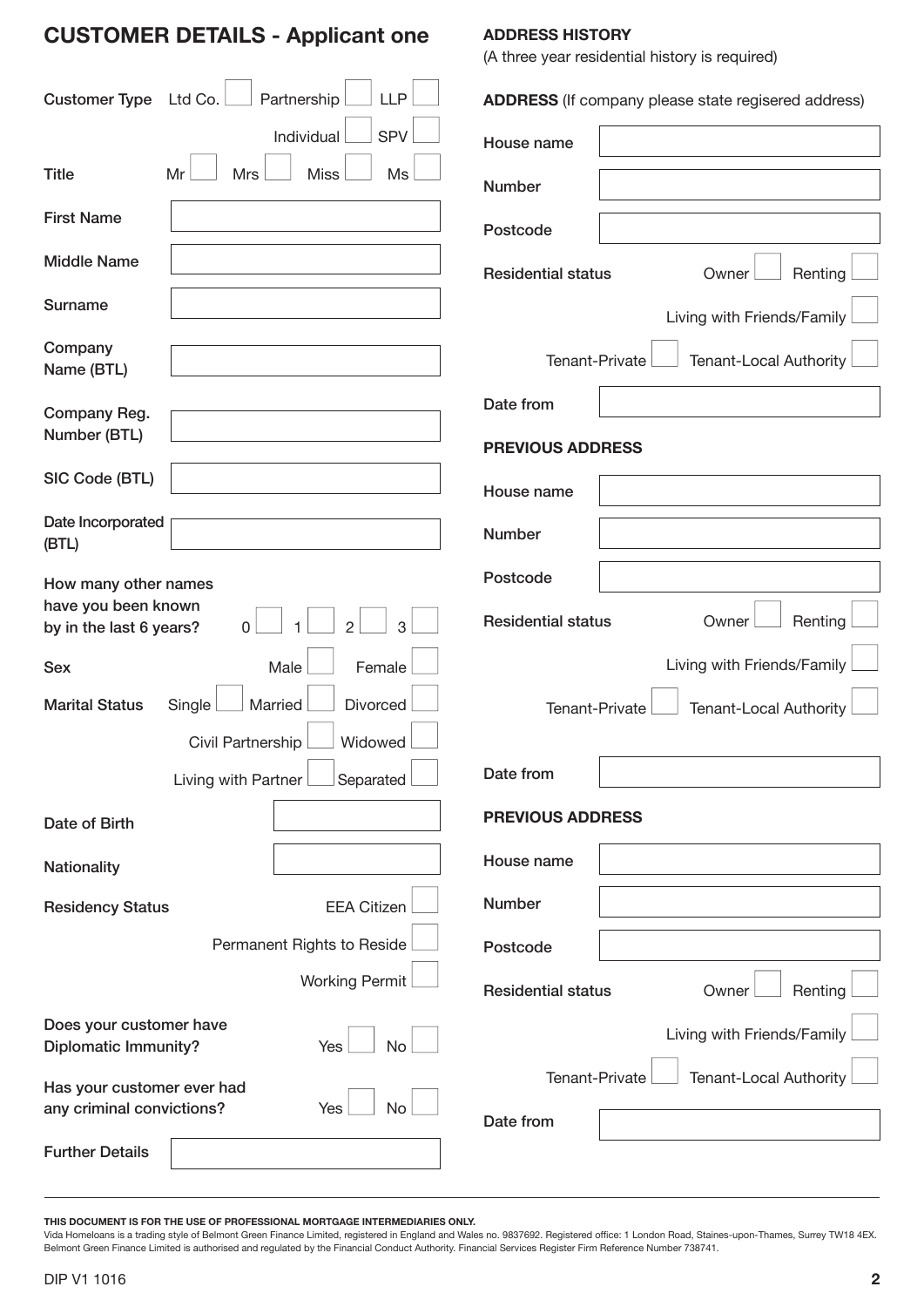# **CustomeR DetaILs - applicant two**

#### **aDDRess HIstoRy**

(A three year residential history is required)

| <b>Title</b><br><b>Miss</b><br>Ms<br>Mr<br>Mrs                                               | <b>ADDRESS</b>                                                              |
|----------------------------------------------------------------------------------------------|-----------------------------------------------------------------------------|
| <b>First Name</b>                                                                            | House name                                                                  |
| <b>Middle Name</b>                                                                           | <b>Number</b>                                                               |
| <b>Surname</b>                                                                               | Postcode                                                                    |
| How many other names<br>have you been known<br>by in the last 6 years?<br>2<br>3<br>$\Omega$ | <b>Residential status</b><br>Renting<br>Owner<br>Living with Friends/Family |
| Female<br>Male<br><b>Sex</b>                                                                 | Tenant-Private<br><b>Tenant-Local Authority</b>                             |
| Divorced<br><b>Marital Status</b><br>Single<br>Married                                       | Date from                                                                   |
| Civil Partnership<br>Widowed                                                                 | <b>PREVIOUS ADDRESS</b>                                                     |
| Living with Partner<br>Separated                                                             | House name                                                                  |
| Date of Birth                                                                                | <b>Number</b>                                                               |
| Relationship to 1st applicant                                                                | Postcode                                                                    |
| Nationality                                                                                  | <b>Residential status</b><br>Renting<br>Owner                               |
| <b>EEA Citizen</b><br><b>Residency Status</b>                                                | Living with Friends/Family                                                  |
| Permanent Rights to Reside                                                                   | Tenant-Private<br><b>Tenant-Local Authority</b>                             |
| <b>Working Permit</b>                                                                        | Date from                                                                   |
| Does your customer have<br><b>Diplomatic Immunity?</b><br>Yes<br>No                          | <b>PREVIOUS ADDRESS</b><br>House name                                       |
| Has your customer ever had<br>any criminal convictions?<br>No<br>Yes                         | <b>Number</b>                                                               |
| <b>Further Details</b>                                                                       | Postcode                                                                    |
|                                                                                              | <b>Residential status</b><br>Renting<br>Owner                               |
|                                                                                              | Living with Friends/Family                                                  |
|                                                                                              | Tenant-Private<br>Tenant-Local Authority                                    |
|                                                                                              | Date from                                                                   |

**THIS DOCUMENT IS FOR THE USE OF PROFESSIONAL MORTGAGE INTERMEDIARIES ONLY.**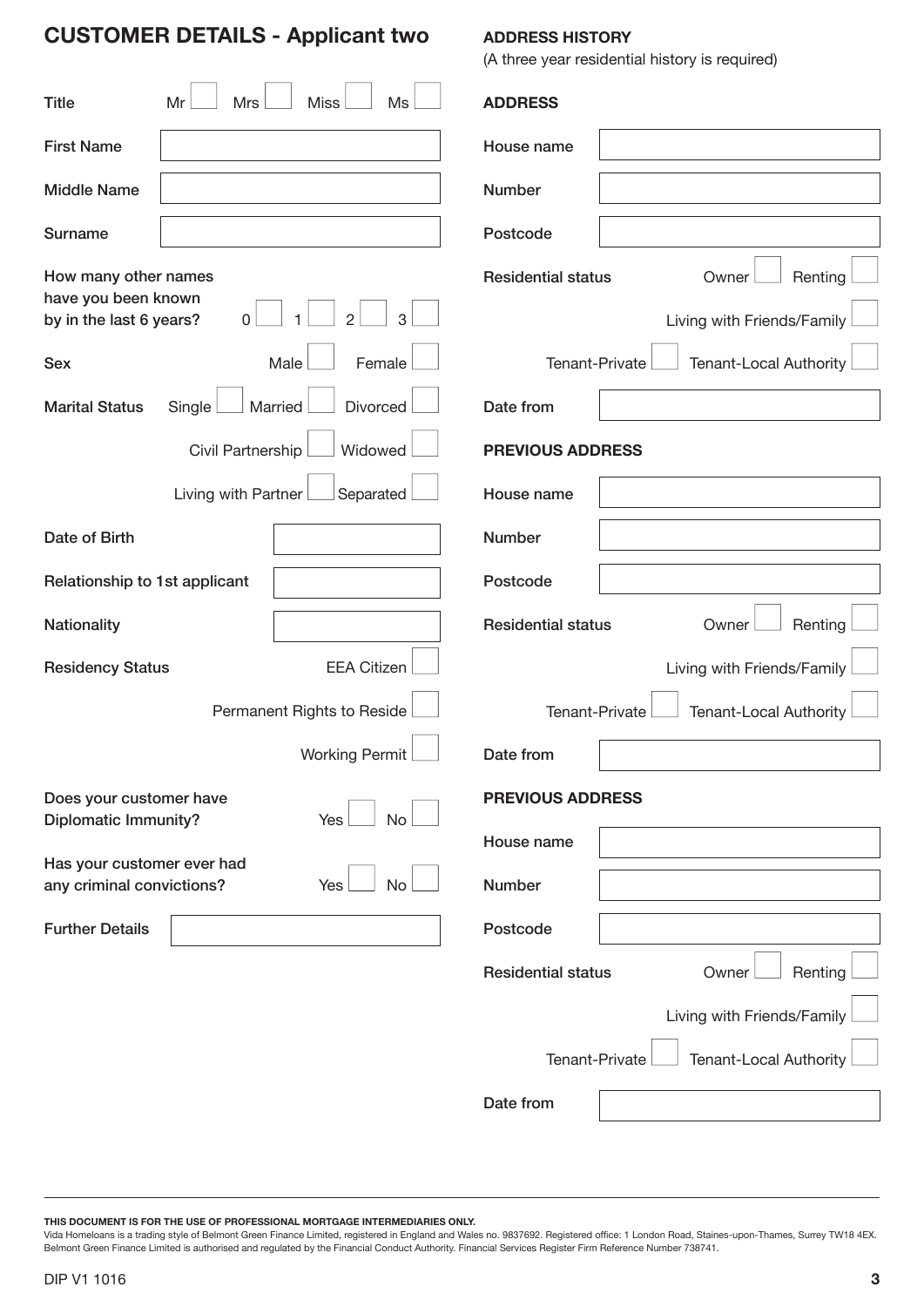# **empLoyment DetaILs - applicant two**

### **Current Employment Details**

If your customer's main income is from a company that they hold a 25% or greater shareholding in then please select Self Employed

A one year employment history is required

| <b>Employment Status</b>                                                                                                             | <b>Employment Status</b>                                                                                                             |  |  |
|--------------------------------------------------------------------------------------------------------------------------------------|--------------------------------------------------------------------------------------------------------------------------------------|--|--|
| Self-Employed<br>Not Employed<br>Employed                                                                                            | Self-Employed<br>Not Employed<br>Employed                                                                                            |  |  |
| <b>Type of Employment</b>                                                                                                            | <b>Type of Employment</b>                                                                                                            |  |  |
| Permanent<br>Contract                                                                                                                | Permanent<br>Contract                                                                                                                |  |  |
| <b>Start Date</b>                                                                                                                    | <b>Start Date</b>                                                                                                                    |  |  |
| <b>Type of Self Employment</b>                                                                                                       | <b>Type of Self Employment</b>                                                                                                       |  |  |
| <b>LLP</b><br>Partnership<br>Ltd Co.<br>Sole Trader                                                                                  | <b>LLP</b><br>Partnership<br>Ltd Co.<br>Sole Trader                                                                                  |  |  |
| <b>Start Date</b>                                                                                                                    | <b>Start Date</b>                                                                                                                    |  |  |
| <b>Occupation Status</b>                                                                                                             | <b>Occupation Status</b>                                                                                                             |  |  |
| (Managment, Supervisor, Unskilled etc.)                                                                                              | (Managment, Supervisor, Unskilled etc.)                                                                                              |  |  |
| Sector                                                                                                                               | Sector                                                                                                                               |  |  |
| (Accountancy, Education, Recruitment etc.)                                                                                           | (Accountancy, Education, Recruitment etc.)                                                                                           |  |  |
| <b>Type of Not Employed</b>                                                                                                          | Type of Not Employed                                                                                                                 |  |  |
| Homemaker<br>Unemployed                                                                                                              | Unemployed<br>Homemaker                                                                                                              |  |  |
| <b>Full Time Carer</b><br>Retired                                                                                                    | Retired<br><b>Full Time Carer</b>                                                                                                    |  |  |
| <b>Full Time Education</b>                                                                                                           | <b>Full Time Education</b>                                                                                                           |  |  |
| <b>Number of Previous</b><br>$2 \Box$<br>$3 \Box$<br>$1 \Box$<br><b>Employments</b>                                                  | <b>Number of Previous</b><br>2 <sub>2</sub><br>$3 \Box$<br>$1 \Box$<br><b>Employments</b>                                            |  |  |
| <b>Second Job Details</b><br>Please only include a second job if your Customer has<br>at least 12 months history within this sector. | <b>Second Job Details</b><br>Please only include a second job if your Customer has<br>at least 12 months history within this sector. |  |  |
| Does your Customer currently<br>have earnings from a second<br>employment?<br>Yes<br>No                                              | Does your Customer currently<br>have earnings from a second<br>employment?<br>Yes<br>No                                              |  |  |

**THIS DOCUMENT IS FOR THE USE OF PROFESSIONAL MORTGAGE INTERMEDIARIES ONLY.**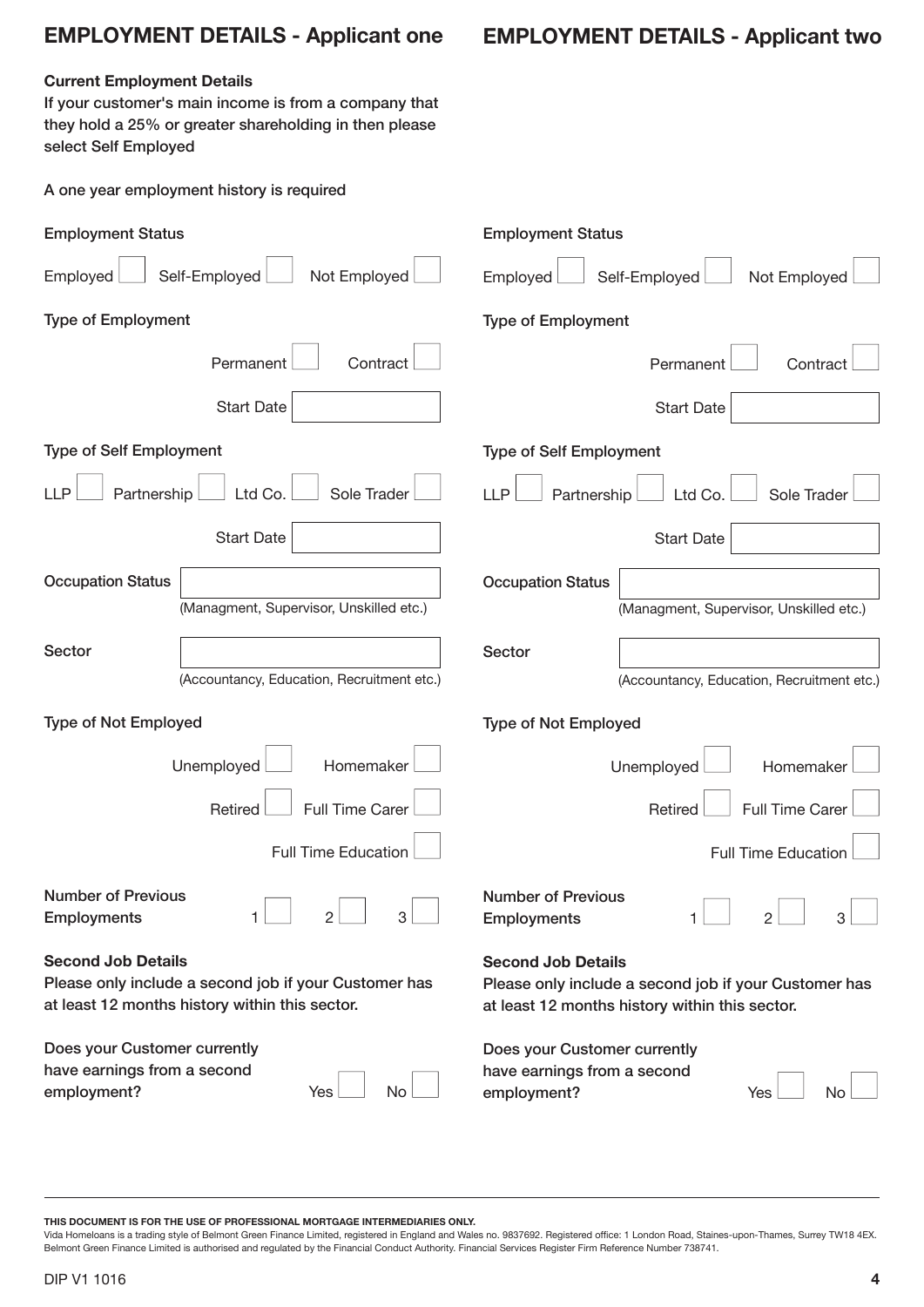# **InCome DetaILs - applicant one**

**InCome DetaILs - applicant two**

Please ensure that the details entered match the Income and Expenditure Form.

We accept car allowance, housing allowance, shift allowance and London/large town allowance.

| <b>GROSS ANNUAL INCOME</b>                                         |       |                  | <b>GROSS ANNUAL INCOME</b>                                         |   |           |
|--------------------------------------------------------------------|-------|------------------|--------------------------------------------------------------------|---|-----------|
| <b>Salary</b>                                                      | £     |                  | <b>Salary</b>                                                      | £ |           |
| Commission                                                         | £     |                  | Commission                                                         | £ |           |
| <b>Regular Bonus</b>                                               | £     |                  | <b>Regular Bonus</b>                                               | £ |           |
| Non-Regular Bonus                                                  | £     |                  | Non-Regular Bonus                                                  | £ |           |
| Overtime                                                           | £     |                  | Overtime                                                           | £ |           |
| Pension                                                            | £     |                  | Pension                                                            | £ |           |
| Allowances                                                         | £     |                  | Allowances                                                         | £ |           |
| Maintenance                                                        | £     |                  | Maintenance                                                        | £ |           |
| <b>Dividends</b>                                                   | £     |                  | <b>Dividends</b>                                                   | £ |           |
| Investment Income/Rental Profit £                                  |       |                  | <b>Investment Income/Rental Profit £</b>                           |   |           |
| Second Job Income                                                  | £     |                  | Second Job Income                                                  | £ |           |
| <b>Benefits</b>                                                    | £     |                  | <b>Benefits</b>                                                    | £ |           |
| <b>Total</b>                                                       | £     |                  | <b>Total</b>                                                       | £ |           |
| <b>Expected Retirement Age</b>                                     | Years |                  | <b>Expected Retirement Age</b><br>Years                            |   |           |
| Does the loan term extend into<br>your anticipated retirement age? |       | <b>No</b><br>Yes | Does the loan term extend into<br>your anticipated retirement age? |   | No<br>Yes |
| <b>Pension Income</b>                                              | £     |                  | <b>Pension Income</b>                                              | £ |           |
| <b>State Pension Income</b>                                        | £     |                  | <b>State Pension Income</b>                                        | £ |           |
| <b>Investment Income</b>                                           | £     |                  | <b>Investment Income</b>                                           | £ |           |
| <b>Rental Income from</b><br><b>Unencumbered Property</b>          | £     |                  | <b>Rental Income from</b><br><b>Unencumbered Property</b>          | £ |           |
| <b>Rental Income from</b><br><b>Mortgaged Property</b>             | £     |                  | <b>Rental Income from</b><br><b>Mortgaged Property</b>             | £ |           |

**THIS DOCUMENT IS FOR THE USE OF PROFESSIONAL MORTGAGE INTERMEDIARIES ONLY.**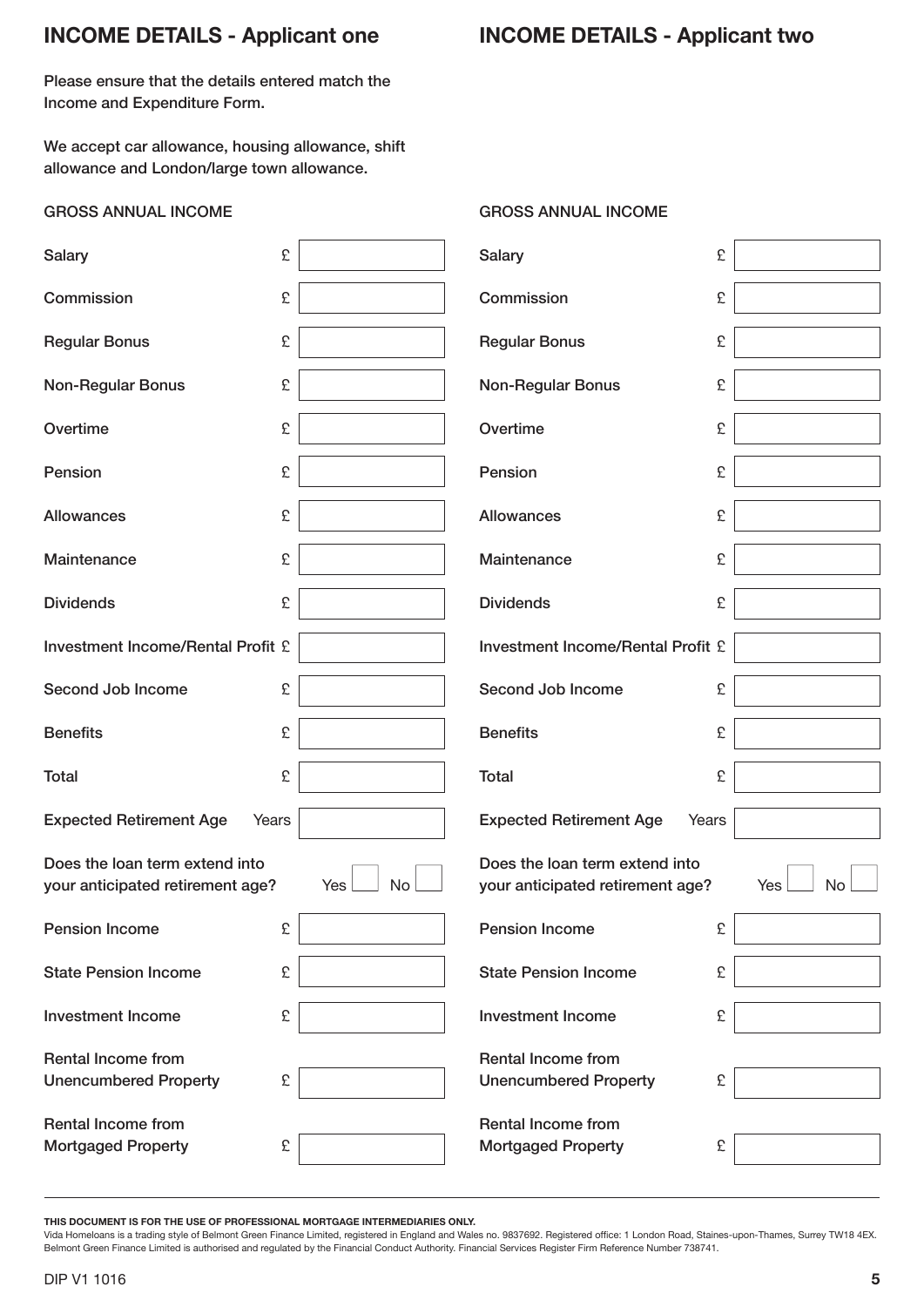| <b>EXPENDITURE DETAILS - Applicant one</b>                              |   |           | <b>EXPENDITURE DETAILS - Applicant two</b>                              |   |           |  |
|-------------------------------------------------------------------------|---|-----------|-------------------------------------------------------------------------|---|-----------|--|
| <b>Number of Financial Dependants</b>                                   |   | Under 18  | <b>Number of Financial Dependants</b>                                   |   | Under 18  |  |
| <b>Number of Financial Dependants</b>                                   |   | Over 18   | <b>Number of Financial Dependants</b>                                   |   | Over 18   |  |
| Ground rent and<br>Service charges                                      | £ |           | Ground rent and<br>Service charges                                      | £ |           |  |
| <b>Personal Goods</b>                                                   | £ |           | <b>Personal Goods</b>                                                   | £ |           |  |
| <b>Council Tax</b>                                                      | £ |           | <b>Council Tax</b>                                                      | £ |           |  |
| <b>Utility/Telephone Bills</b>                                          | £ |           | <b>Utility/Telephone Bills</b>                                          | £ |           |  |
| Clothing                                                                | £ |           | Clothing                                                                | £ |           |  |
| <b>Insurances</b>                                                       | £ |           | <b>Insurances</b>                                                       | £ |           |  |
| Maintenance/CCJ/Default or<br><b>Debt Management Repayments</b>         | £ |           | Maintenance/CCJ/Default or<br><b>Debt Management Repayments</b>         | £ |           |  |
| Childcare/School/                                                       |   |           | Childcare/School/                                                       |   |           |  |
| <b>University Fees</b>                                                  | £ |           | <b>University Fees</b>                                                  | £ |           |  |
| <b>Student Loans</b>                                                    | £ |           | <b>Student Loans</b>                                                    | £ |           |  |
| <b>Household Goods</b>                                                  | £ |           | <b>Household Goods</b>                                                  | £ |           |  |
| Housekeeping                                                            |   |           | Housekeeping                                                            |   |           |  |
| (Food & Washing)                                                        | £ |           | (Food & Washing)                                                        | £ |           |  |
| Entertainment                                                           | £ |           | Entertainment                                                           | £ |           |  |
| <b>Travel</b>                                                           | £ |           | <b>Travel</b>                                                           | £ |           |  |
| <b>Interest Only Repayment</b>                                          |   |           | <b>Interest Only Repayment</b>                                          |   |           |  |
| <b>Strategies</b>                                                       | £ |           | <b>Strategies</b>                                                       | £ |           |  |
| <b>Monthly Savings Payments</b>                                         | £ |           | <b>Monthly Savings Payments</b>                                         | £ |           |  |
| Is the customer aware<br>of any future changes<br>to income/expenditure |   | No<br>Yes | Is the customer aware<br>of any future changes<br>to income/expenditure |   | Yes<br>No |  |

**THIS DOCUMENT IS FOR THE USE OF PROFESSIONAL MORTGAGE INTERMEDIARIES ONLY.**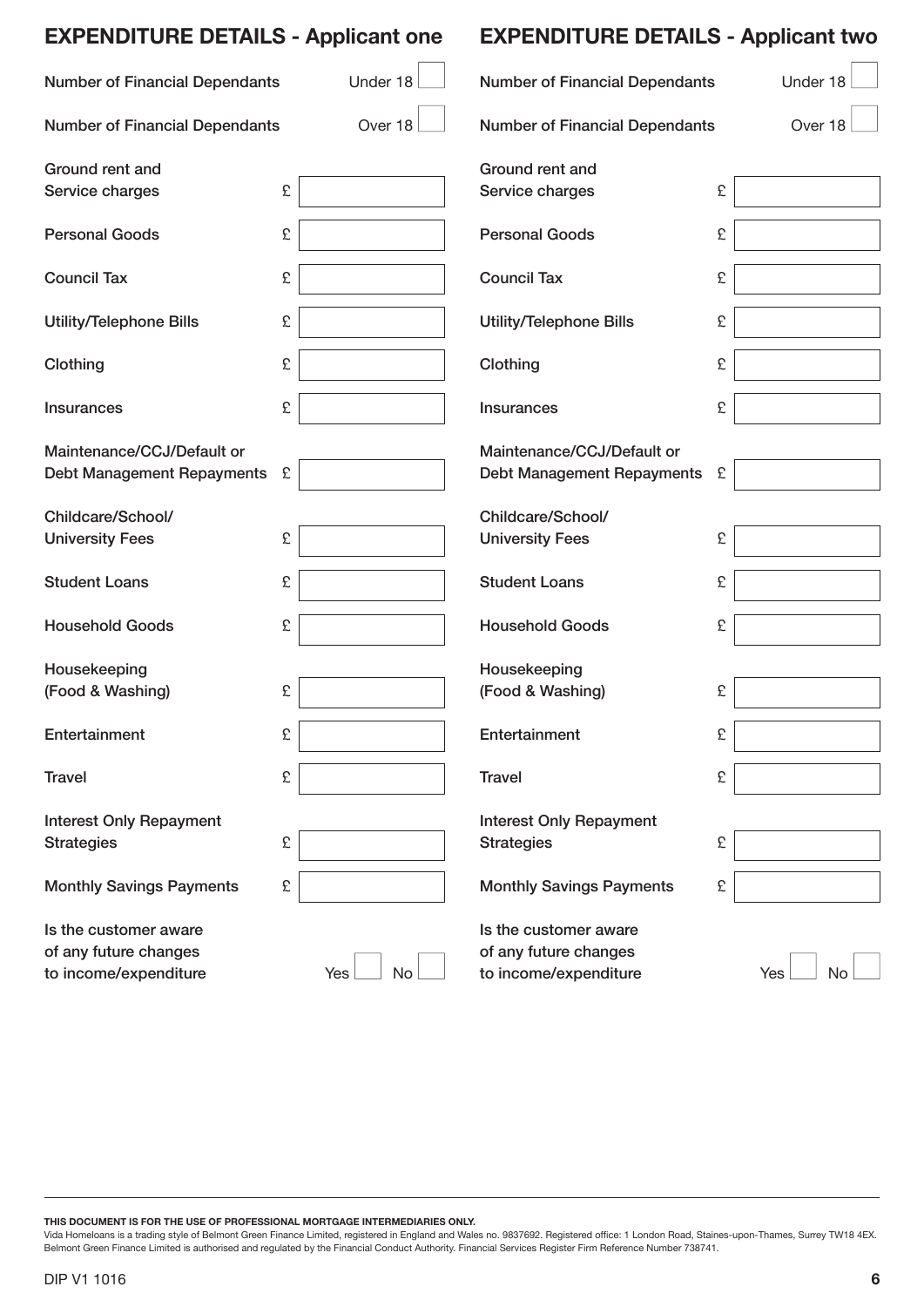## **montHLy eXpenDItuRe on-goIng CReDIt CommItments applicant one**

If both customers are jointly responsible for a Credit Commitment please ONLy input details under one applicant. If BTL mortgage, please input under Secured Loans. All other mortgages including further advance and second charge should be input as Existing Mortgages

#### MONTHLy CREDIT COMMITMENT OuTGOINGS

### Credit Cards Payment £ Balance £ Provider Personal Loans Payment £ Balance £ Lender/Provider Secured Loans Payment £ Balance £ Lender/Provider Finance Agreements Payment £ Balance £ Lender/Provider Existing Mortgages Payment £ Balance £ Lender Credit Cards Payment £ Balance £ Provider Personal Loans Payment £ Balance £ Lender/Provider Secured Loans Payment £ Balance £ Lender/Provider Finance Agreements Payment £ Balance £ Lender/Provider Existing Mortgages Payment £ Balance £ Lender

#### **THIS DOCUMENT IS FOR THE USE OF PROFESSIONAL MORTGAGE INTERMEDIARIES ONLY.**

Vida Homeloans is a trading style of Belmont Green Finance Limited, registered in England and Wales no. 9837692. Registered office: 1 London Road, Staines-upon-Thames, Surrey TW18 4EX. Belmont Green Finance Limited is authorised and regulated by the Financial Conduct Authority. Financial Services Register Firm Reference Number 738741.

### **montHLy eXpenDItuRe on-goIng CReDIt CommItments applicant two**

### MONTHLy CREDIT COMMITMENT OuTGOINGS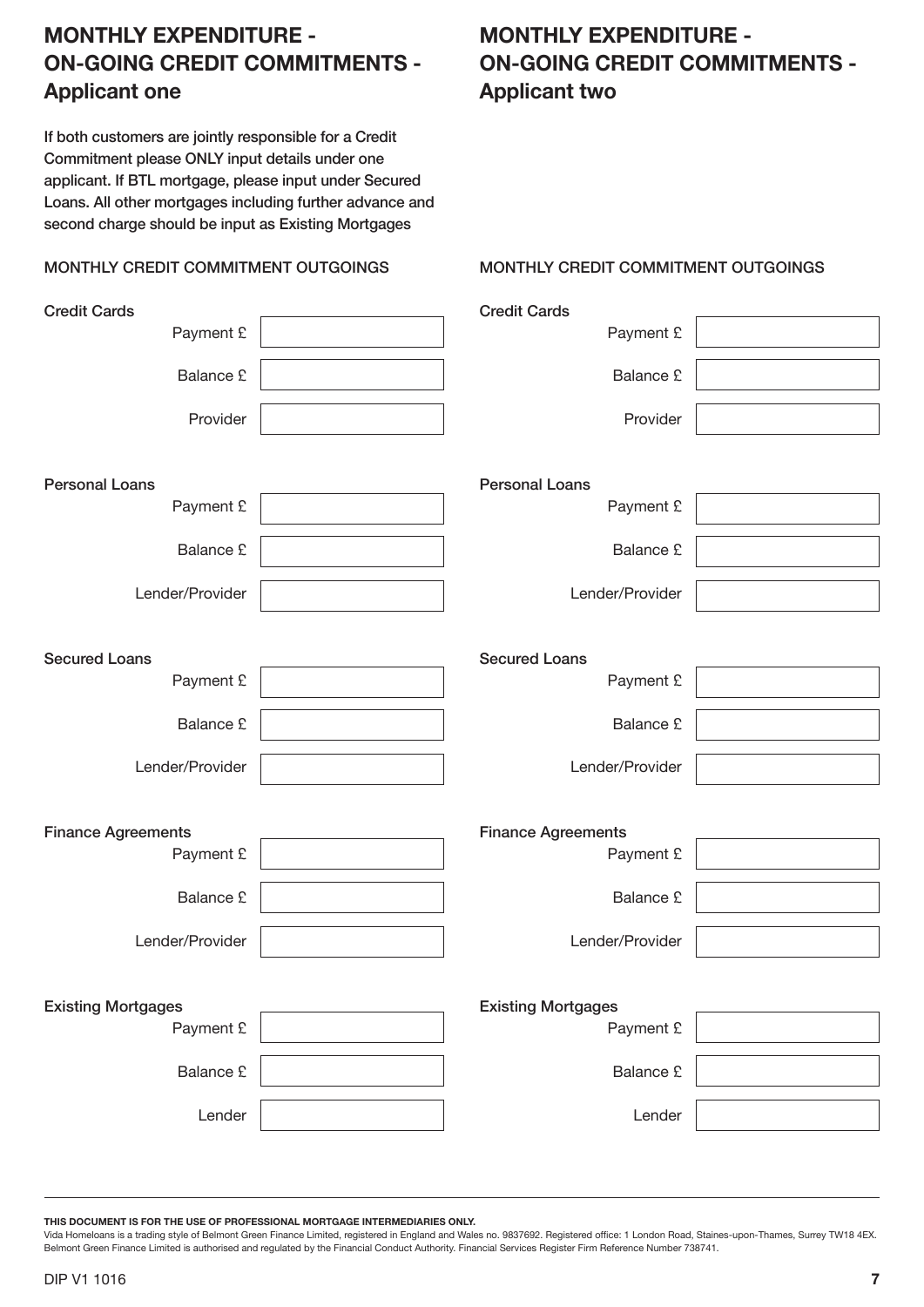### **DeBt ConsoLIDatIon applicant one**

Please select from the list below if any debts are being consolidated.

### MONTHLy CREDIT COMMITMENT OuTGOINGS

### **DeBt ConsoLIDatIon applicant two**

Please select from the list below if any debts are being consolidated.

### MONTHLy CREDIT COMMITMENT OuTGOINGS

| <b>Credit Cards</b>       | <b>Credit Cards</b>       |  |
|---------------------------|---------------------------|--|
| Payment £                 | Payment £                 |  |
|                           |                           |  |
| <b>Balance £</b>          | <b>Balance £</b>          |  |
|                           |                           |  |
| Provider                  | Provider                  |  |
|                           |                           |  |
|                           |                           |  |
| <b>Personal Loans</b>     | <b>Personal Loans</b>     |  |
| Payment £                 | Payment £                 |  |
|                           |                           |  |
| <b>Balance £</b>          | <b>Balance £</b>          |  |
|                           |                           |  |
|                           |                           |  |
| Lender/Provider           | Lender/Provider           |  |
|                           |                           |  |
|                           |                           |  |
| <b>Secured Loans</b>      | <b>Secured Loans</b>      |  |
| Payment £                 | Payment £                 |  |
|                           |                           |  |
| <b>Balance £</b>          | <b>Balance £</b>          |  |
|                           |                           |  |
| Lender/Provider           | Lender/Provider           |  |
|                           |                           |  |
|                           |                           |  |
| <b>Finance Agreements</b> | <b>Finance Agreements</b> |  |
| Payment £                 | Payment £                 |  |
|                           |                           |  |
| Balance £                 | <b>Balance £</b>          |  |
|                           |                           |  |
| Lender/Provider           | Lender/Provider           |  |
|                           |                           |  |
|                           |                           |  |
| <b>Existing Mortgages</b> | <b>Existing Mortgages</b> |  |
| Payment £                 | Payment £                 |  |
|                           |                           |  |
| Balance £                 | Balance £                 |  |
|                           |                           |  |
|                           |                           |  |
| Lender                    | Lender                    |  |

**THIS DOCUMENT IS FOR THE USE OF PROFESSIONAL MORTGAGE INTERMEDIARIES ONLY.**